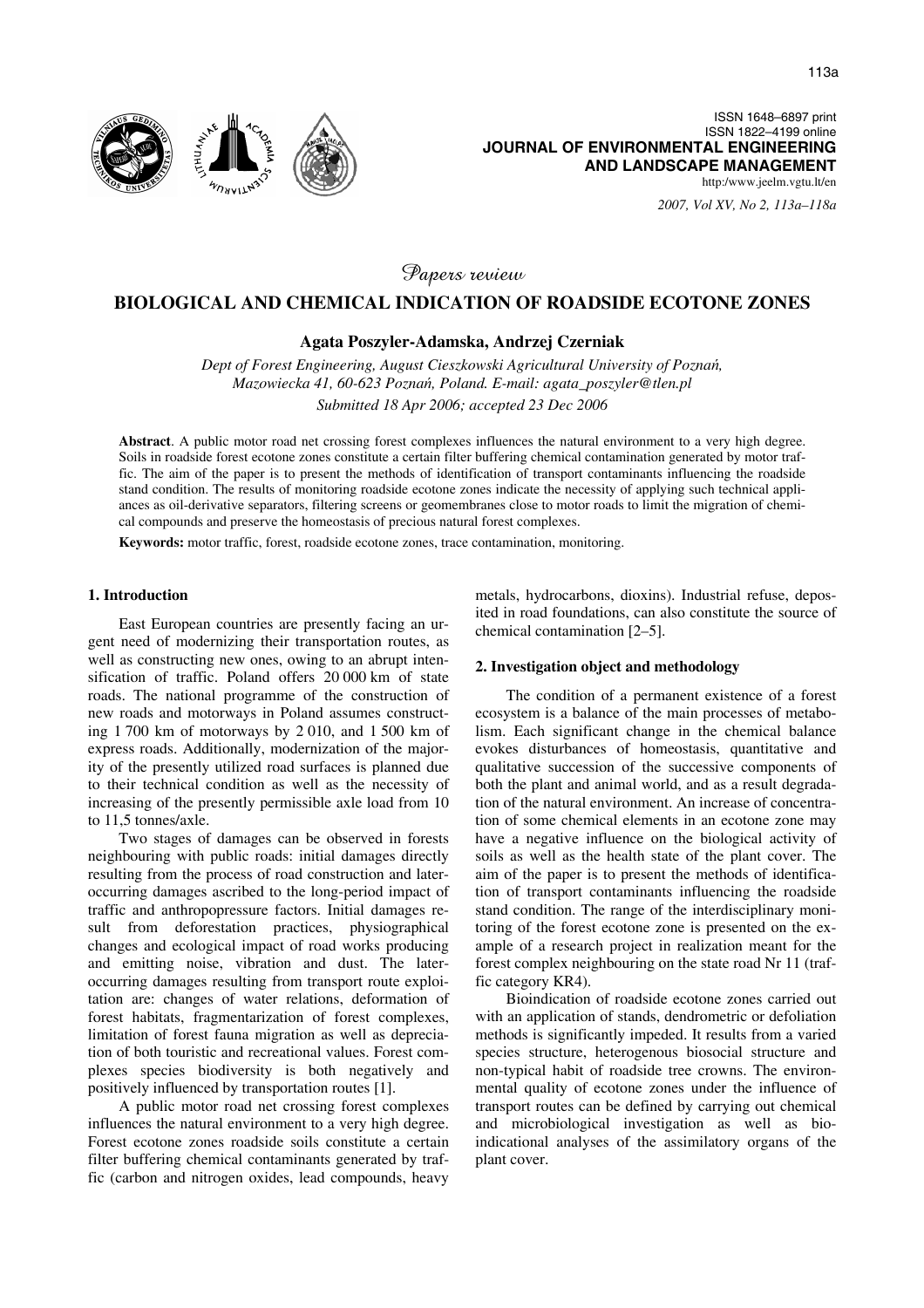# *Range of conducted chemoindicational monitoring of roadside ecotone zones:*

- defining the soil-moisture conditions on the basis of soil and geotechnical investigation;
- contamination of roadside soils with heavy metals, chlorides and sulphates;
- evaluation of vertical and horizontal migration of heavy metals by magnometric methods;
- evaluation of roadside soil microbiological activity on the basis of the activity of dehydrogenases, phosphatases, urease and protease;
- defining the radioactivity of potassium K-40, radon Ra-226, thorium Th-228 as well as the activity of caesium Cs-137 isotope in the soil;
- analysis of the migration of oil-derivative substances;
- evaluation of forming of ecotone zone soil reaction;
- evaluation of the indicators of surface and groundwater quality;
- degree of cummulation of heavy metals in assimilatory organs of arborescent bioindicators of *Pinus sylvestris* L*.* and *Betula pendula* Roth.;
- speciation analysis accompanied by sequential extraction enabling quantitative description of heavy metal occurrence forms in humus horizons;
- evaluation of soil and plant bioindicators of contamination with dioxins (polichlorinated dibenzodioxin PCDDs and dibenzofurane PCDFs);
- bioindication of roadside ecotone zones on the basis of selected physical characteristics of *Pinus sylvestris* L.;
- evaluation of the health state of stands growing in areas neighbouring with a transport route;
- evaluation of plant succession on the basis of phytosociological investigation and inventory of the ecotone zone plant cover.

# **3. Results and discussion**

The content of heavy metals, chlorides and sulphates was analysed within an area of a few transects selected at a various distance from the road crown edge. Soil samples for chemical tests were collected at a various depth. The results were compared with those of the background, and the soil quality standards [6]. The concentrations of the analysed heavy metals were higher than those permissible for protected areas, whereas they met the indicators set for forest and transportation grounds (Fig 1). An increase of heavy metal content in the soil increased phytoaccumulation.

Some indicators of surface and groundwater quality were exceeded, whereas no increased radioactivity was observed for potassium K-40, radon Ra-226, thorium Th-228 as well as for caesium Cs-137 isotope.

The results of radioactive elements in soil samples, which where collected from ecotone zone, were:

Potassium K-40 – 261,28  $\pm$  18,74 Bq/kg, Radon Ra-226 –  $8,35 \pm 1,42$  Bq/kg, Thorium Th-228 –  $8,08 \pm 1,37$  Bq/kg,  $f1 = (0.16 \pm 0.02) < 1.2$ ;  $f2 = (8,35 \pm 1,42) < 240$  Bq/kg.



**Fig 1.** Contents of heavy metals in humus layer

The activity of caesium Cs-137 isotope measured by magnetometric methods was  $26.73 \pm 2.07$  Bq/kg.

The results of radioactive elements in soil samples, which were collected from ecotone zone, were:

Potassium K-40 – 283,72 ± 19,96 Bq/kg,

Radon Ra-226 –  $9,04 \pm 1,45$  Bq/kg,

Thorium Th-228 –  $6,14 \pm 1,21$  Bq/kg,

 $f1 = (0.16 \pm 0.02) < 1.2$ ;

 $f2 = (9.04 \pm 1.45) < 240$  Bg/kg.

The activity of caesium Cs-137 isotope measured by magnetometric methods was  $20,89 \pm 1,76$  Bq/kg.

Heavy metal migration was analysed applying the magnometric method, alternative to the costly geochemical methods [7]. The analysis of ferrimagnets content consists in field evaluating of their surface or vertical distribution in the soil (Figs 2, 3).



**Fig 2.** Surface magnetic workability measuring sensor

As a result of the investigation an increased magnetic susceptibility of roadside soils was observed, in comparison to the natural one. In the ecotone zone the susceptibility exceeded the value of  $50 \times 10^{-5}$  units SI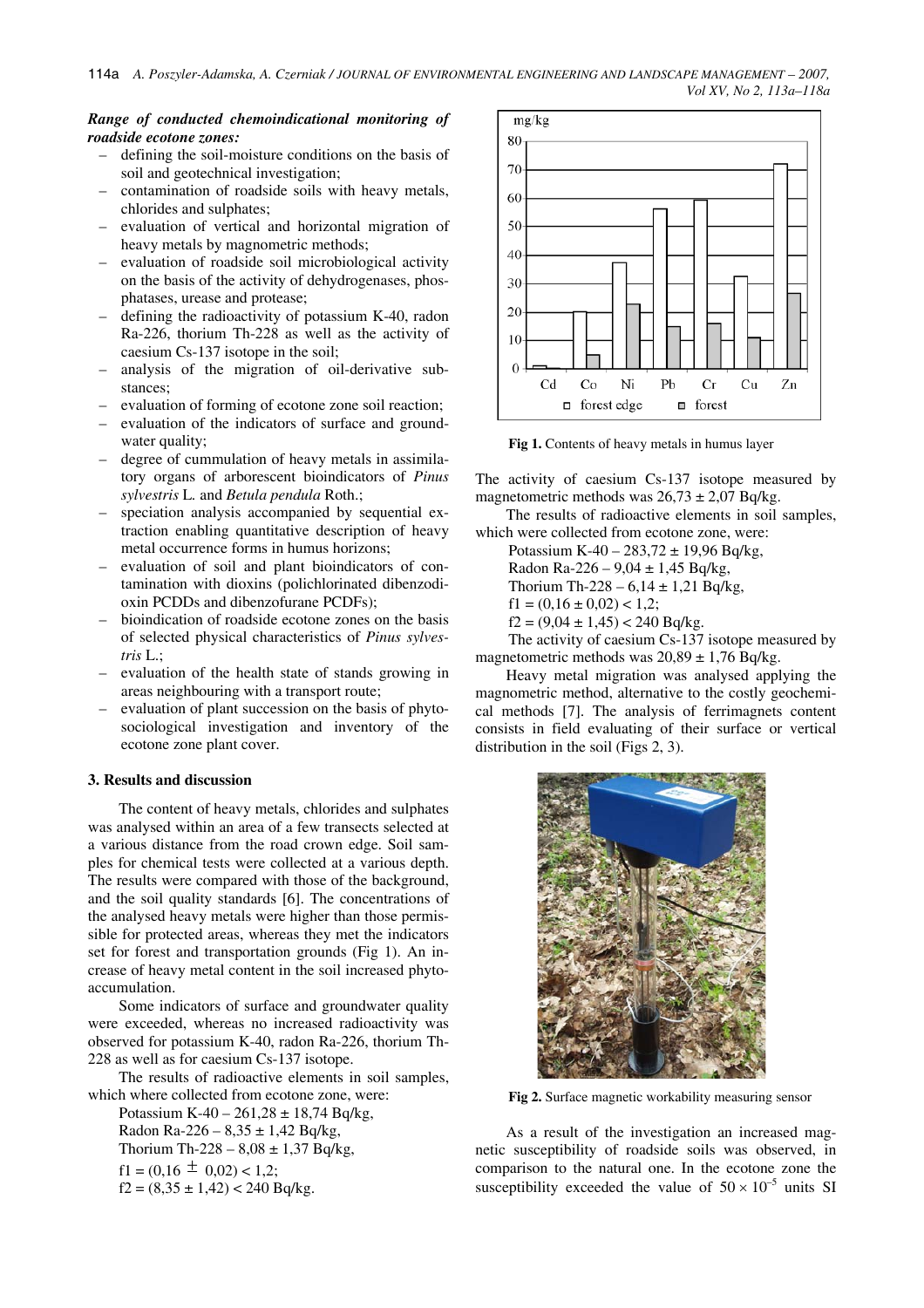and was closely correlated with the heavy metal concentration. A maximum concentration of heavy metals, similarly to the magnetic particles of anthropogenic origin, occurred in the forest litter.



**Fig 3.** Vertical magnetic workability sensor

The oil-derivative substances generated by traffic migrated chiefly in a vertical direction, and after reaching the underground water level they moved horizontally in the area of the capillary rise. The substances inhibited the development of soil microorganisms harming both trophic and aerobic conditions, and to a smaller degree due to toxic activity.

Soils in a homeostasis state are characterized by a stabilized microbiocenotic composition. Self-regulatory mechanisms, able to maintain the stability and integrity of an ecological system as well as to produce protective barriers against stress factors, stop functioning in contaminated soils. Both the development and activity of soil microorganisms can be defined on the basis of the total amount of microorganisms, amount of selected groups of microbes, intensity of soil respiration, biomass of microorganisms, metabolic quotient of microbes and activity of soil enzymes [8]. The biochemical tests of soil samples proved an inhibitory influence of traffic pollution on the activity of microorganisms expressed by enzymatic activity of dehydrogenases, phosphatases, urease and protease (Fig 4).

Enzymatic activity is also influenced by the soil reaction. The investigation showed a higher acidity of humus horizons in the center of a forest as compared to the transect neighbouring with a road. A lower value of pH at the forest edge is a result of applying chemical substances like sodium chloride (NaCl), calcium chloride  $(CaCl<sub>2</sub>)$ and magnesium chloride  $(MgCl<sub>2</sub>)$ , to fight the winter slippery of road surfaces.

Spaciation investigation (Fig 5) [9] carried out by the sequential extraction method showed that heavy metals occurred mainly in an aerobic and organic form or permanently immobilized in the crystal lattice of both primary and secondary minerals. Bioaccessible fractions (exchange and carbonate) constituted altogether about 10 % of the total general content, where the participation of the exchange fraction, most easily accessible to living organisms, did not exceed a few percent of the total content.

Dioxins (polichlorinated dibenzoparadioxins – PCDDs) are a group of chloro-organic, aromatic chemical compounds the particles of which show an exceptionally high thermal stability and chemical resistance to oxygenation as well as to processes of biodegradation [10]. They are chemical compounds acting strongly both mutagenly and toxically. With the total sum of emission of 17 congeners equal to 5 749 TEQ/annum the road transport emits 111,1 TEQ/annum, fires – 379,8 TEQ/ annum, and steel metallurgy – 83,4 TEQ/annum. To evaluate the potential toxicity of the investigated soil and plant samples, the 17 most toxic congeners PCDDs/ PCDFs were labelled. The level of a sample toxicity was defined as TEQ (Toxic Equivalency), which is calculated from the result of analyses for mass concentration of all the congeners of PCDDs and PCDFs in which 2, 3, 7, 8 positions in a molecule are substituted by chlorine atoms. The numerical value of TEQ is the total of partial parameters obtained by multiplication of an analytical result of mass concentration of an individual congener by a respective TEF value (Table).

$$
TEQ = \sum_{i=1}^{i=17} (m_i \times TEF_i),
$$

where: *TEQ* – International Toxic Equivalent of tested sample expressed in mass measure units (usually in ng), expressed only for PCDDs/PCDFs;  $m_i$  – mass of individual i-congener of PCDD and PCDF  $[ng]$ ;  $TEF_i$  – International Toxicity Equivalency Factor for *i*-congener of PCDD/PCDF, in relation to toxicity of 2, 3, 7, 8-TCDD.

As a result of the analyses, the total content of congeners PCDDs and PCDFs in the collected soil samples was evaluated at a level of up to 10,0 ng PCDD/F-TEQ/kg. For comparison, it can be mentioned that the content of congeners PCDDs and PCDFs in the forest soil of unpolluted areas does not exceed the value of 5,0 ng PCDD/F-TEQ/kg.

The reactions of plants to the changes of the chemical composition of the environment found vast applications in chemical monitoring of the natural environment quality.

A sensitive indicator of the condition of the natural environment has turned out to be the assimilatory organs of Pinus sylvestris L. the quality of which is strictly correlated with the health state of a stand. Statistical investigation showed that in extreme cases the chemical contamination generated by traffic could lead to reduction of both needle length and surface as well as to deformation of needles.

Inventory of the plant cover showed a high biodiversity of roadside ecotone zones. A distinct process of plant succession was observed in the neighbourhood of a newlyconstructed road section. Parts of the road lane with the plant cover damaged during the construction works were taken over by ruderal species. In course of time the species were superseded, as a result of natural succession, by forest plants typical of the habitat.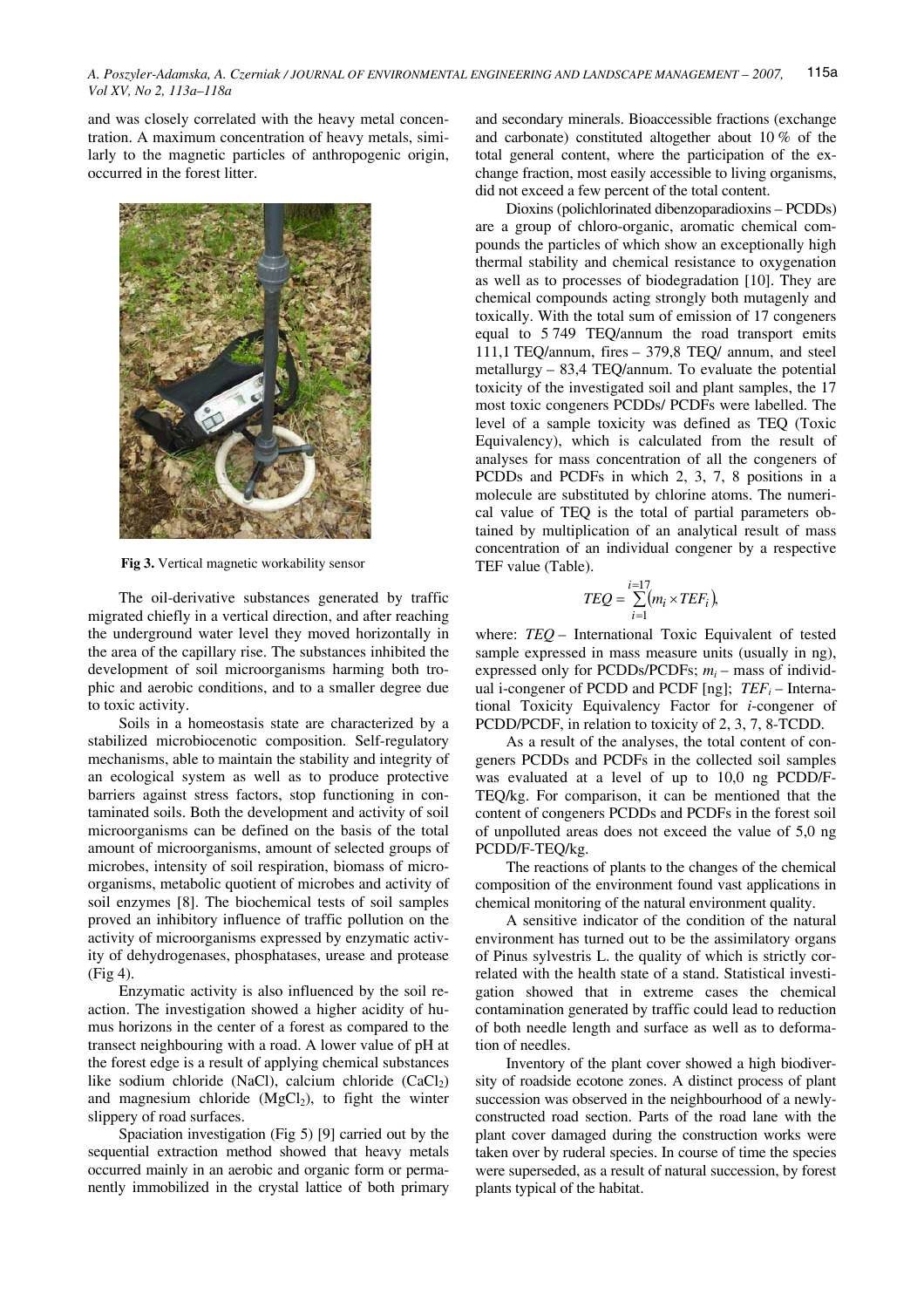

**Fig 4.** Enzymatic activity of humus horizon in the zone of traffic influence



**Fig 5.** Scheme of fractionation of chromium soil samples from ecotonic zones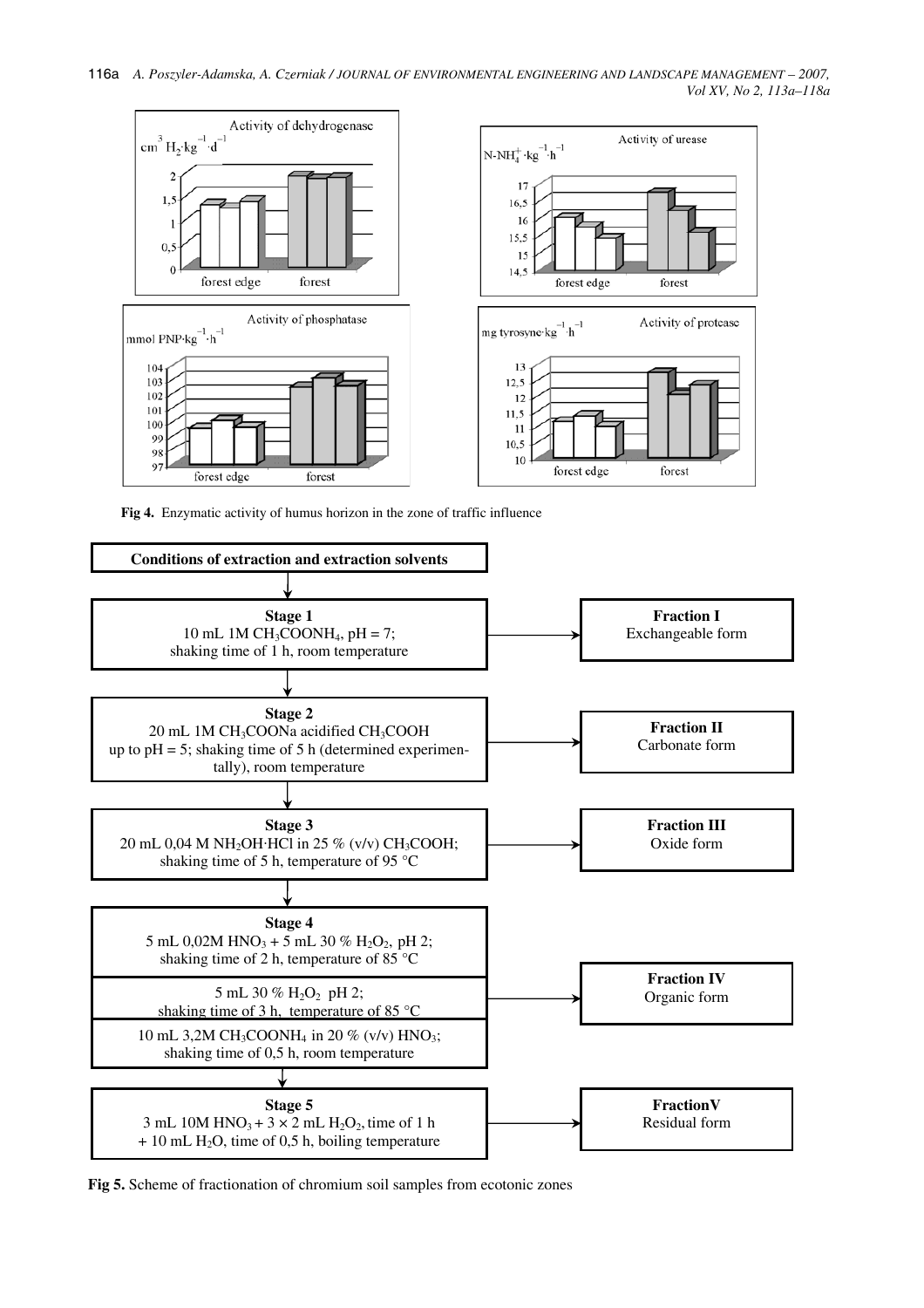*A. Poszyler-Adamska, A. Czerniak / JOURNAL OF ENVIRONMENTAL ENGINEERING AND LANDSCAPE MANAGEMENT – 2007, Vol XV, No 2, 113a–118a* 117a

| Congener<br><b>PCDDs/PCDFs</b>   | TEF              |
|----------------------------------|------------------|
| 2, 3, 7, 8-TCDD                  | 1                |
| $1, 2, 3, 7, 8-P_5CDD$           |                  |
| $1, 2, 3, 4, 7, 8-H6CDD$         | 0,1              |
| $1, 2, 3, 6, 7, 8-H6CDD$         | 0,1              |
| $1, 2, 3, 7, 8, 9-H6CDD$         | 0,1              |
| $1, 2, 3, 4, 6, 7, 8-H7CDD$      | 0.01             |
| <b>OCDD</b>                      | 0,0001           |
| 2, 3, 7, 8–TCDF                  | 0,1              |
| $1, 2, 3, 7, 8-P_5CDF$           | 0,05             |
| 2, 3, 4, 7, 8-P <sub>5</sub> CDF | 0,5              |
| $1, 2, 3, 4, 7, 8-H6CDF$         | 0,1              |
| 1, 2, 3, 6, 7, 8– $H_6CDF$       | 0,1              |
| $1, 2, 3, 7, 8, 9-H6CDF$         | 0,1              |
| 2, 3, 4, 6, 7, 8– $H_6CDF$       | 0,1              |
| $1, 2, 3, 4, 6, 7, 8-H7CDF$      | 0.01             |
| $1, 2, 3, 4, 7, 8, 9-H7CDF$      | 0.01             |
| <b>OCDF</b>                      | 0,0001           |
| Result of determination          | ng PCDD/F-TEO/kg |

Congeners and respective TEF values

TCDD – tetrachlorodibenzodioxyne TCDF – tetrachlorodibenzofuran P5CDD pentachlorodibenzodioxyne P5CDF – pentachlorodibenzofurane H6CDD – heksachlorodibenzoddioxyne H6CDF – heksachlorodibenzofurane H7CDD – heptachlorodibenzodioxyne H7CDF – heptachlorodibenzofurane OCDD – oktachlorodibenzodioxyne OCDF – oktachlorodibenzofurane

## **4. Conclusions**

1. Chemical contamination generated by motor traffic form the biogeochemical condition of roadside forest ecotone zones.

2. Both the soil and roadside plant cover cummulate chemical pollutants and restrict their migration to the forest environment.

3. The results of monitoring roadside ecotone zones indicate the necessity of applying such technical appliances as oil-derivatives separators, filtering screens or geomembranes close to motor roads to limit the migration of chemical compounds and preserve the homeostasis of precious natural forest complexes.

#### **References**

- 1. BORECKI, T.; WÓJCIK, R. Kształtowanie ekosystemów leśnych w bezpośrednim sąsiedztwie ciągów komunikacyjnych. W: *Kształtowanie i ochrona* ś*rodowiska le*ś*nego*. Red. A. T. Miler, Wyd. AR Poznań, 2003, p 441–449.
- 2. CZERNIAK, A. *Zanieczyszczenie i bioindykacja stref ekotonowych lasu mieszanego* ś*wie*ż*ego (LM*ś*w) w zasi*ę*gu oddziaływania cementowo-gruntowych podbudów drogowych.* Wydawnictwo AR Poznań, 2004. 191 p.
- 3. CZERNIAK, A. Stężenie metali ciężkich w eluatach z cementogruntów drogowych. *Roczniki AR w Poznaniu, Melioracje i In*ż*ynieria* Ś*rodowiska*, 2004, No 25, p 43–51.
- 4. CZERNIAK, A. The influence of the cement-ground road foundations on the content of heavy metals in the assimilatory organs of the trees growing in the ecotone forest area. *Polish Journal of Environmental Studies*, 2004, Vol 13/III, p 22–27.
- 5. CZERNIAK, A. Wymywalność chromu z cementogruntów drogowych w aspekcie ochrony środowiska leśnego. *Acta Scientiarum Polonorum Formatio Circumiectus*, 2004, 3(1), p 41–53.
- 6. Rozporządzenie Ministra Środowiska z dnia 9 września 2002 r w sprawie standardów jakości gleby oraz standardów jakości ziemi (Dz. U. nr. 02.165.1359 z dnia 4 października 2002 r.).
- 7. STRZYSZCZ, Z.; MAGIERA, T. Ocena zanieczyszczenia gleb leśnych na podstawie podatności magnetycznej na przykładzie nadleśnictwa Katowice. *Prace Instytutu Badawczego Le*ś*nictwa*, A: 961, 2003, p 19–30.
- 8. BIELIŃSKA, J. *Aktywno*ść *enzymatyczna gleby w sadzie wi*ś*niowym w zale*ż*no*ś*ci od metody jej piel*ę*gnacji*. Rozprawy Naukowe AR w Lublinie, z. 251, Wyd. AR w Lublinie, 2001. 143 p.
- 9. SIEPAK, J. Kierunki i tendencje rozwoju współczesnej analityki próbek środowiskowych. *Zeszyty Naukowe Wydziału Budownictwa i In*ż*ynierii* Ś*rodowiska Politechniki Koszali*ń*skiej*, Nr. 21, seria Inżynieria Środowiska, Wyd. Uczelniane Politechniki Koszalińskiej, 2003, p 53–78.
- 10. GROCHOWALSKI, A. *Badania nad oznaczaniem polichlorowanych dibenzodioksyn, dibenzofuranów i bifenyli*, Zeszyty Naukowe Politechniki Krakowskiej, Monografia 272, Kraków, 2000. 120 p.

## **BIOLOGIN**Ė **IR CHEMIN**Ė **INDIKACIJA PAKEL**Ė**S APLINKOS ZONOSE**

#### **A. Poszyler-Adamska, A. Czerniak**

### Santrauka

Transporto kelių tinklas, kertantis miškus, daro didelę neigiamą įtaką natūraliai gamtinei aplinkai. Miškų zonos pakelių dirvožemis veikia kaip filtras, stabdantis transporto sukeltą cheminę taršą. Darbo tikslas – pristatyti metodus, leidžiančius identifikuoti transporto taršos įtaką pakelių miškų būklei. Pakelių zonų būklės stebėjimo rezultatai parodė, kad netoli kelių būtina įrengti technologines priemones, pavyzdžiui, naftos produktų gaudykles, filtrus ar geomembranas. Tai leistų sumažinti cheminių junginių migraciją ir išsaugoti vertingus natūralių miškų kompleksus.

**Reikšminiai žodžiai:** automobilių transportas, miškas, pakelės aplinkos zonos, pėdsekinis užteršimas, monitoringas.